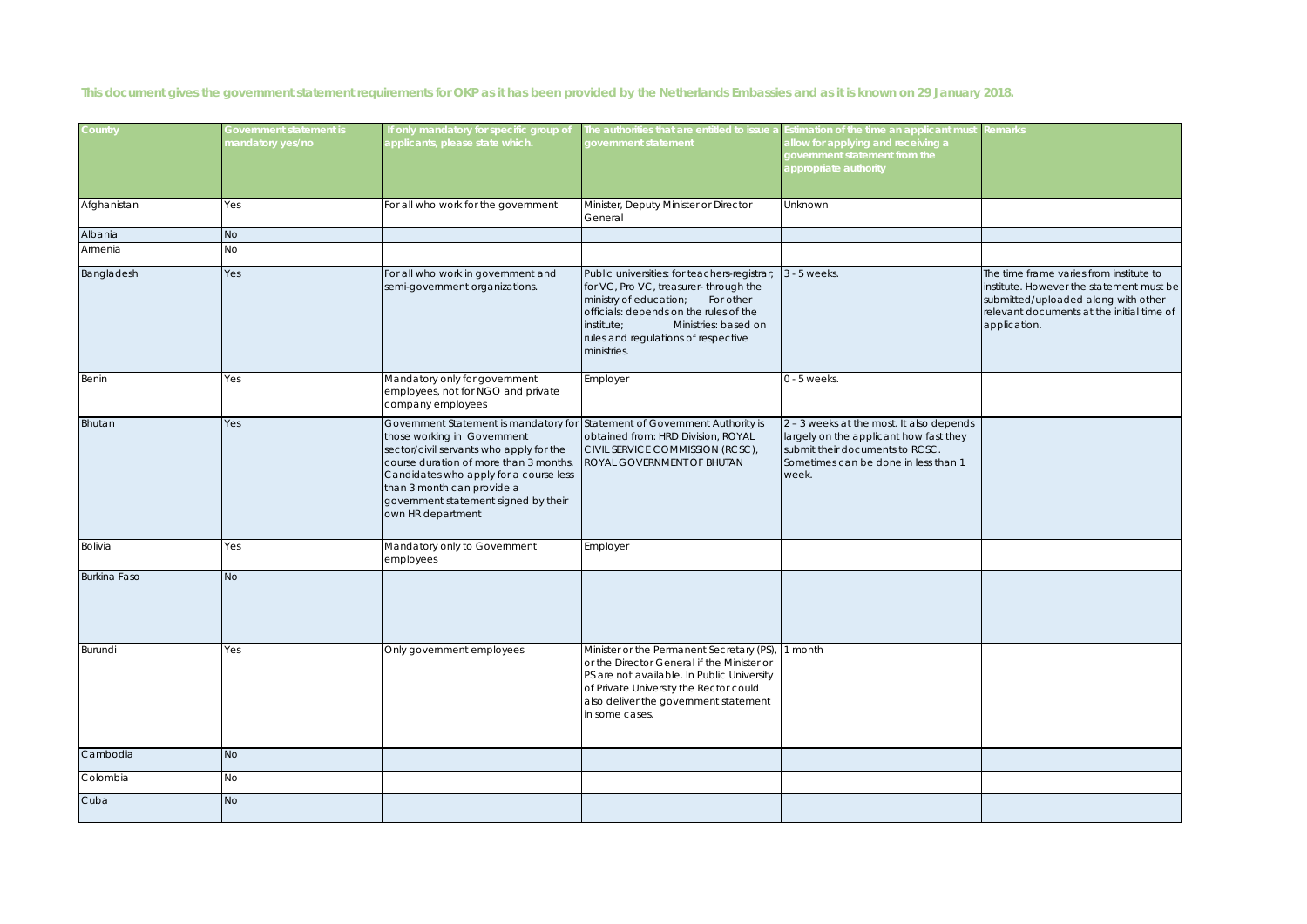| DR Congo   | <b>No</b> |                                                                            |                                                                                                                                  |                |                                                                                                                                                                                                                                                                                    |
|------------|-----------|----------------------------------------------------------------------------|----------------------------------------------------------------------------------------------------------------------------------|----------------|------------------------------------------------------------------------------------------------------------------------------------------------------------------------------------------------------------------------------------------------------------------------------------|
| Egypt      | <b>No</b> |                                                                            |                                                                                                                                  |                |                                                                                                                                                                                                                                                                                    |
| Ethiopia   | No        |                                                                            |                                                                                                                                  |                |                                                                                                                                                                                                                                                                                    |
| Georgia    | <b>No</b> |                                                                            |                                                                                                                                  |                |                                                                                                                                                                                                                                                                                    |
| Ghana      | Yes       | All applicants                                                             | Ministry of Finance and Economic<br>Planning, Accra, Ghana                                                                       | 2 days (48hrs) |                                                                                                                                                                                                                                                                                    |
| Guatemala  | <b>No</b> |                                                                            |                                                                                                                                  |                |                                                                                                                                                                                                                                                                                    |
| Guinea     | Yes       | Civil servants                                                             |                                                                                                                                  |                |                                                                                                                                                                                                                                                                                    |
| India      | No        |                                                                            |                                                                                                                                  |                |                                                                                                                                                                                                                                                                                    |
| Indonesia  | <b>No</b> |                                                                            |                                                                                                                                  |                |                                                                                                                                                                                                                                                                                    |
| Jordan     | Yes       | Government employees                                                       | Their application should at least be<br>stamped by the Ministry of Planning and<br>international organisation (MOPIC)            |                |                                                                                                                                                                                                                                                                                    |
| Kenya      | <b>No</b> |                                                                            |                                                                                                                                  |                | In rare occasions government<br>employees are required to be cleared<br>at the presidential level before travelling<br>out of country.                                                                                                                                             |
| Lebanon    | <b>No</b> |                                                                            |                                                                                                                                  |                |                                                                                                                                                                                                                                                                                    |
| Liberia    | <b>No</b> |                                                                            |                                                                                                                                  |                | At the moment there is no clear<br>information whether a government<br>statement is needed for Liberian<br>students to study in the Netherlands.                                                                                                                                   |
| Macedonia  | <b>No</b> |                                                                            |                                                                                                                                  |                | In the practice so far, applicants<br>working for government<br>institutions/ministries were obtaining a<br>support statement from their respective<br>agencies/ministries, but it has been<br>considered an employer statement<br>rather than a specific government<br>statement. |
| Mali       | Yes       | Civil servants and semi-government<br>employees                            | Ministry where the applicant works or the 6 weeks or longer<br>ministry overseeing the organisation<br>where the applicant works |                |                                                                                                                                                                                                                                                                                    |
| Mozambique | Yes       | Mandatory only for Public sector<br>applicants (staff for ministries etc.) | Not specified                                                                                                                    | Unknown        |                                                                                                                                                                                                                                                                                    |
| Myanmar    | <b>No</b> |                                                                            |                                                                                                                                  |                |                                                                                                                                                                                                                                                                                    |
|            |           |                                                                            |                                                                                                                                  |                |                                                                                                                                                                                                                                                                                    |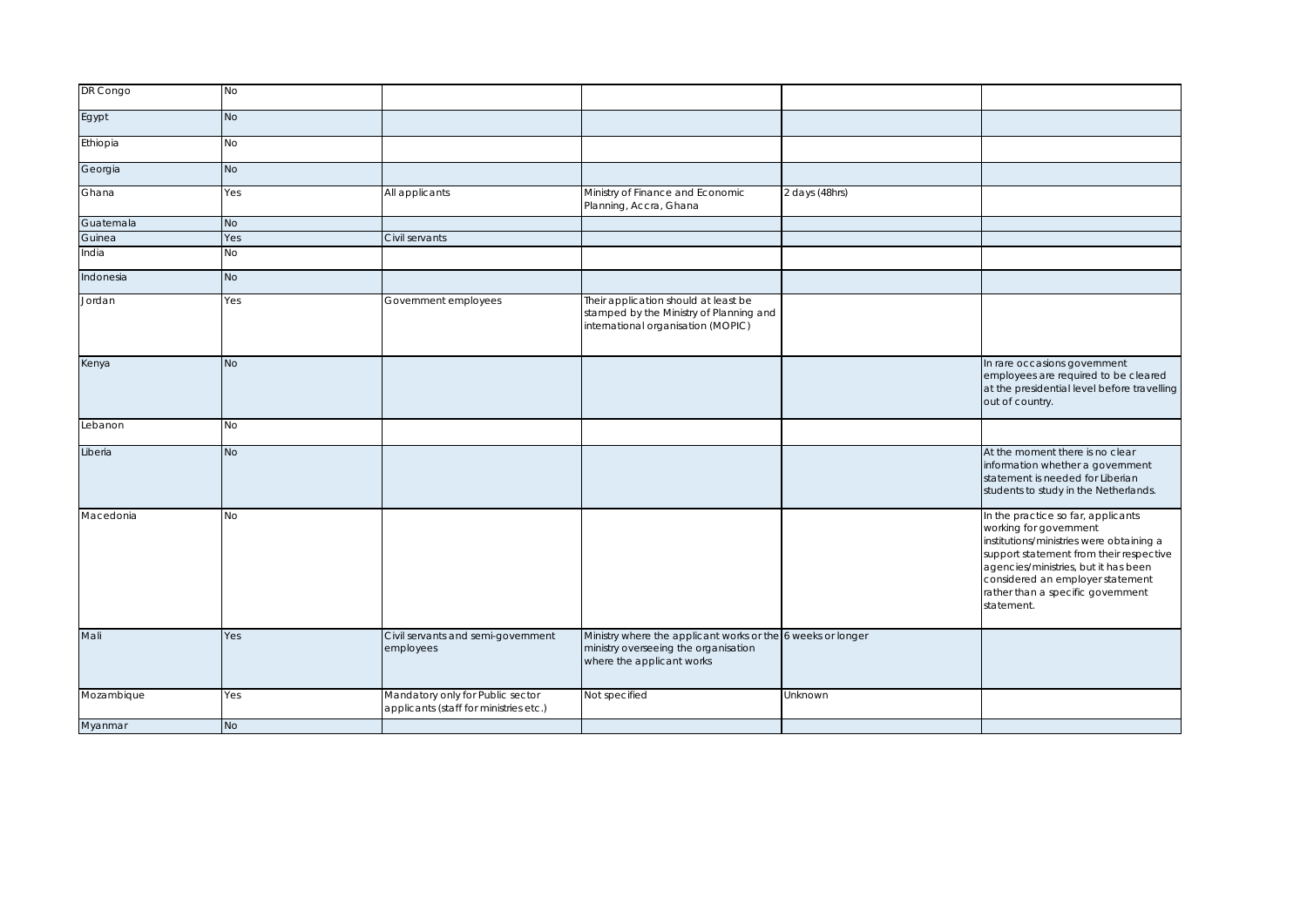| Nepal                   | Yes       | Mandatory only for permanent<br>Government employees. Not applicable<br>to temporary staff or autonomous<br>bodies like educational institution, semi<br>government organization.             | From the line/concerned<br>Ministry/Department                                                                                             | One to two weeks                      | In Nepal there is a rule for the<br>permanent employees that they get<br>study leave for which they need prior<br>permission thuis government statement<br>is mandatory whereas NGO's, private<br>sectors are not obliged to get such<br>statement from the government hence<br>it's not applicable to them. |
|-------------------------|-----------|-----------------------------------------------------------------------------------------------------------------------------------------------------------------------------------------------|--------------------------------------------------------------------------------------------------------------------------------------------|---------------------------------------|--------------------------------------------------------------------------------------------------------------------------------------------------------------------------------------------------------------------------------------------------------------------------------------------------------------|
| Nicaragua               | <b>No</b> |                                                                                                                                                                                               |                                                                                                                                            |                                       |                                                                                                                                                                                                                                                                                                              |
| Nigeria                 | No        |                                                                                                                                                                                               |                                                                                                                                            |                                       |                                                                                                                                                                                                                                                                                                              |
| Pakistan                | Yes       | Mandatory only for Government<br>employees who are in a full time govt<br>post, not applicable to contract holders<br>or autonomous bodies within the Govt,<br>like educational institutions. | The Parent Division. For more information At least 3-4 weeks.<br>please visit the embassy website.                                         |                                       |                                                                                                                                                                                                                                                                                                              |
| Palestinian Territories | Yes       | Only mandatory for government<br>employees                                                                                                                                                    | The Deputy Minister of the Human<br>Resources director of the Ministry the<br>candidate works for, should issue and<br>sign the statement. | $0 - 2$ weeks                         |                                                                                                                                                                                                                                                                                                              |
| Peru                    | <b>No</b> |                                                                                                                                                                                               |                                                                                                                                            |                                       |                                                                                                                                                                                                                                                                                                              |
| Philippines             | Yes       | Government employees                                                                                                                                                                          | The government department where the<br>candidate works                                                                                     | Depends on the department 1 - 2 weeks |                                                                                                                                                                                                                                                                                                              |
| Rwanda                  | <b>No</b> |                                                                                                                                                                                               |                                                                                                                                            |                                       |                                                                                                                                                                                                                                                                                                              |
| Senegal                 | No        |                                                                                                                                                                                               |                                                                                                                                            |                                       |                                                                                                                                                                                                                                                                                                              |
| Sierra Leone            | <b>No</b> |                                                                                                                                                                                               |                                                                                                                                            |                                       | At the moment there is no clear<br>information whether a government<br>statement is needed for Liberian<br>students to study in the Netherlands.                                                                                                                                                             |
| Somalia                 | No        |                                                                                                                                                                                               |                                                                                                                                            |                                       | For Somalia - applicants must use<br>passports not ID's                                                                                                                                                                                                                                                      |
| South Africa            | No        |                                                                                                                                                                                               |                                                                                                                                            |                                       |                                                                                                                                                                                                                                                                                                              |
| South Sudan             | <b>No</b> |                                                                                                                                                                                               |                                                                                                                                            |                                       |                                                                                                                                                                                                                                                                                                              |